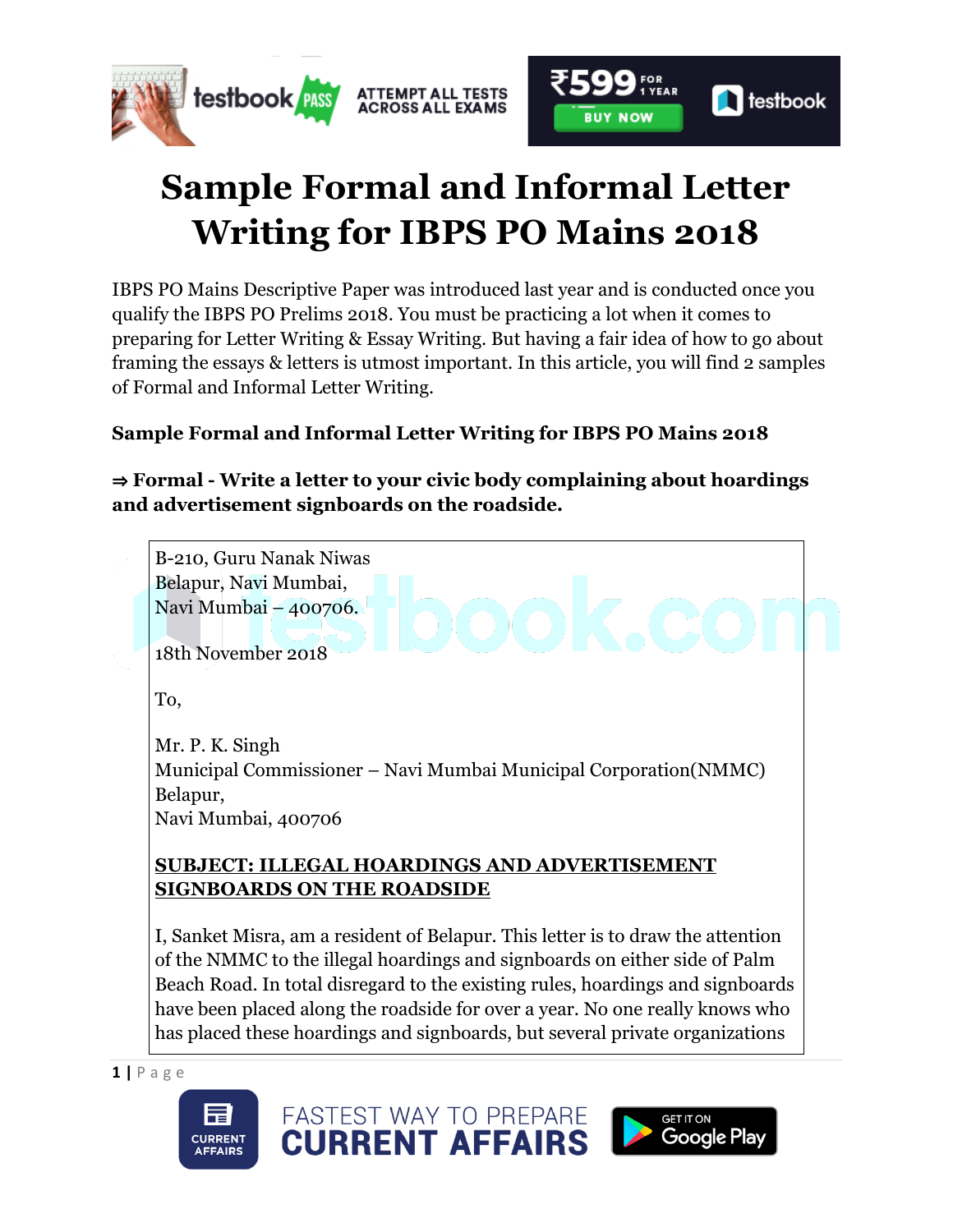

have taken advantage of this lapse in vigilance. Despite a complaint lodged by the residents of Belapur, the local police authorities have failed to remove these boards.

On several occasions, these hoardings have displayed obscene photographs that often distract the motorists and onlookers. The traffic police generally blame rash driving and lane indiscipline for the growing number of accidents on Palm Beach Road, but one cannot deny the role of these distractive hoardings in causing accidents. These illegal hoardings and signboards have caused a lot of inconvenience to the motorists and residents of this area.

Keeping the above in view, I hope the NMMC will initiate the necessary steps to ensure the removal of these illegal hoardings and signboards.

Thanking you

Yours faithfully, Sanket Misra

## ⇒ **Informal - Write a letter to your elder brother asking him to guide you in making a career choice.**

B-103, Riddhi Siddhi, Airoli, Navi Mumbai – 400704

18th November 2018

Dear Brother,

I hope this letter finds you in the best of your health and spirits. I am writing this letter to seek career advice from you. After completing my graduation this year, I intend to take up a short-term course in banking management from a reputed banking institute in Mumbai. After completing this course, I am sure that the banking certificate will open the doors of opportunities for me in the private banking sector. Why banking? Why do a banking course? Why private sector? I know that these are some of the questions you may





**Banking Awareness Financial Awareness Important Current Affairs** 

**HURRY!! 500 SEATS ONLY!! BOOK NOW** 

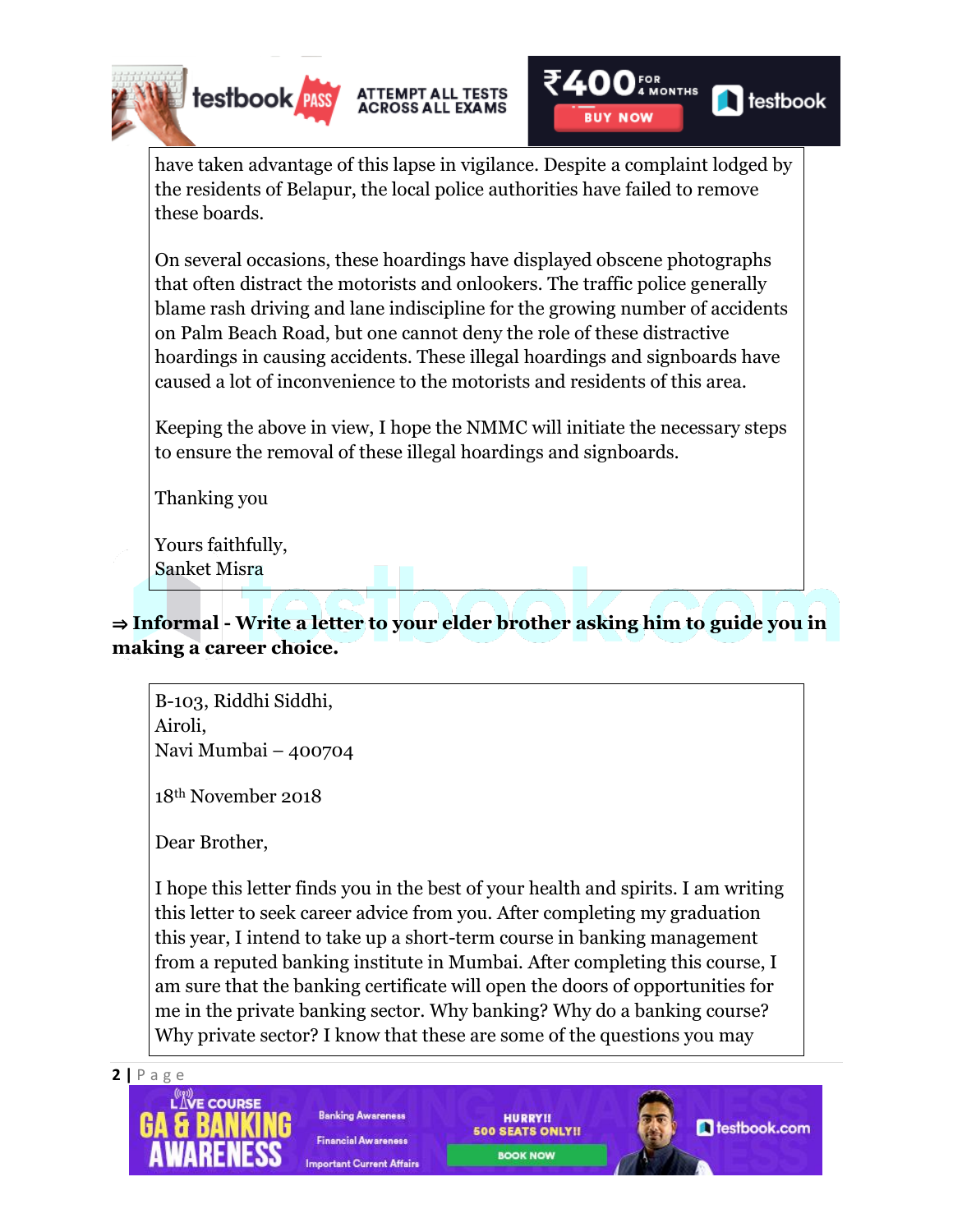



want to ask me. I have always admired bankers ever since you had taken me to a bank when I was 8 years old. Bankers have a good status in the society and it is also considered to be a respectable profession. I can clear banking competitive exams and gain entry into nationalized banks or take up a banking course to get a job in a private bank. For nationalized banks, the competition is fierce. But gaining entry in private banks is not that easy at all. Hence, the banking course would be the best way to fulfill my aspirations.

Since you have been in the corporate world for over two decades now, I feel you are the right person to guide me on my career decision. Should I try for a public sector bank or should I seek opportunities in the private sector banking domain? What are the pros and cons of each? What would you have done if you were at my place? I am not expecting an immediate reply as I know that you may want to do some groundwork before you give me pertinent advice.

Please give my best regards to your wife and lots of love for your cute daughter, Ria. I am hoping to meet you and your family this Christmas for a fantastic vacation.

Yours lovingly, Kamal

So these were some of the model letters that you can have a look & replicate them in a similar manner in your IBPS PO Mains Exams! Know in detail about the IBPS PO Mains Exam by clicking on the links given below!

| <b>Descriptive Paper Topics for</b> | <b>Detailed IBPS PO Mains</b> |
|-------------------------------------|-------------------------------|
| <b>Essay and Letter Writing –</b>   | <b>Syllabus 2018 With</b>     |
| <b>IBPS PO Mains 2018</b>           | <b>Weightage</b>              |